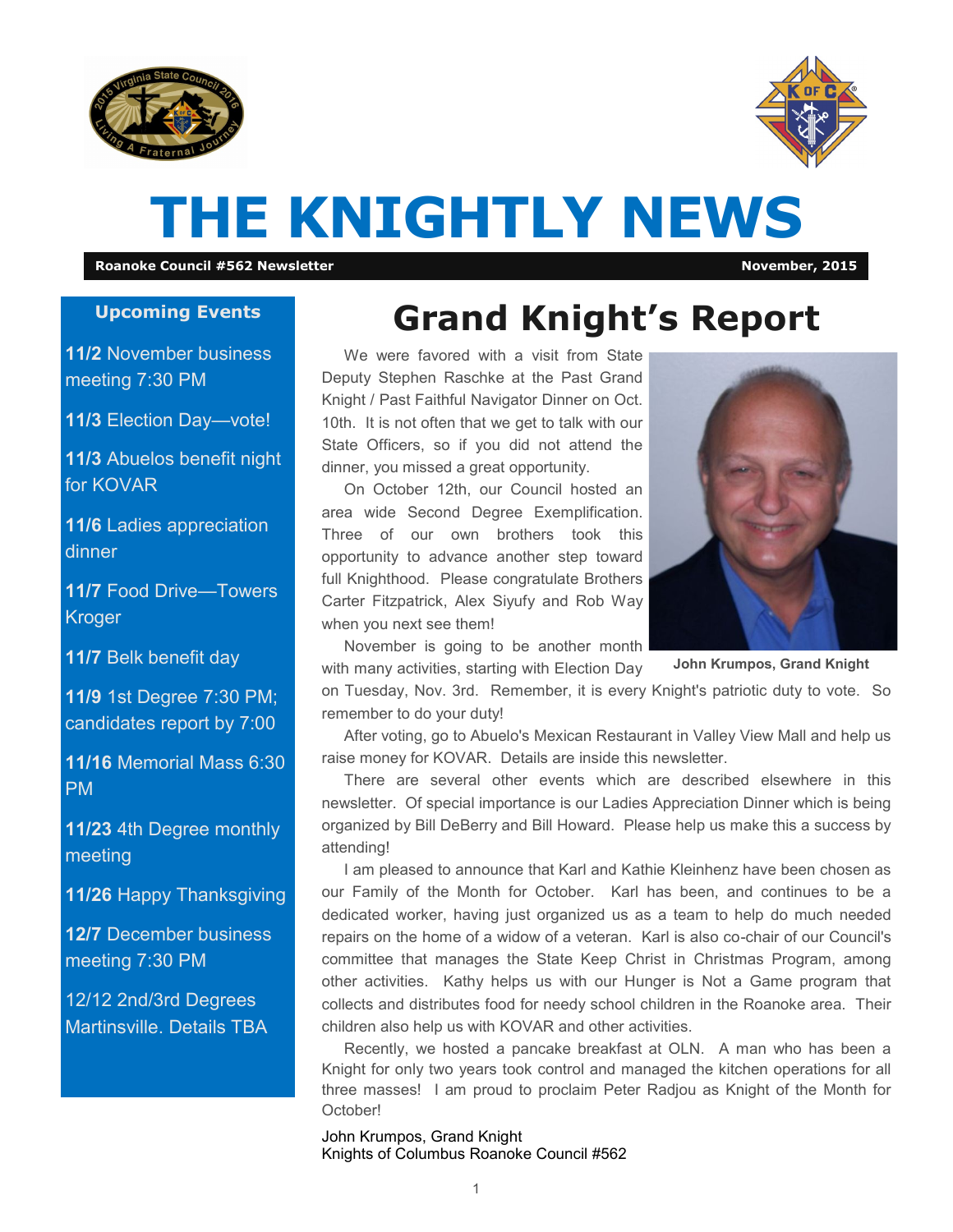## **Council Officers**

| <b>Grand Knight</b>        | John Krumpos       | 960-1825     |
|----------------------------|--------------------|--------------|
| Dep. Grand Knight          | Joe Colosimo       | 989-7969     |
| Chaplain                   | Fr. Mike Herbert   | 682-5438     |
| Chancellor                 | Glen Hall          | 315-5616     |
| Recorder                   | Stephen Ratliff    | 774-4796     |
| <b>Financial Secretary</b> | Michael Lazzuri    | 774-8482     |
| Treasurer                  | Joe Abbatello, Jr. | 989-6246     |
| Lecturer                   | David Chopski      | 344-0901     |
| Advocate                   | Alex Nelson        | 774-5079     |
| Warden                     | Jim Donckers       | 345-3902     |
| Inside Guard               | Tom Huck           | 704-749-3018 |
| <b>Outside Guard</b>       | P.J. Lyons         | 562-8332     |
| Trustee, 3 Year            | <b>Bobby Ellis</b> | 366-5102     |
| Trustee, 2 Year            | Jim Sullivan       | 774-7034     |
| Trustee, 1 Year            | Karl Kleinhenz     | 397-4028     |
|                            |                    |              |

#### **In case of illness, need, or death, please notify one of the following:**

Grand Knight 960-1825 John Krumpos Chaplain 682-5438 Fr. Mike Herbert Financial Sec 774-8482 Michael Lazzuri

**562 Council Home**  3136 Harris Street Roanoke, VA 24015

**Mail:** PO Box 20974 Roanoke, VA 24018

#### Disclaimer

Opinions expressed in this publication are those of the authors and do not necessarily reflect those of Roanoke Council 562 or the Knights of Columbus.

### **Committees**

| <b>Activity</b>                 |          | Chairman                                | <b>Phone</b> |
|---------------------------------|----------|-----------------------------------------|--------------|
| <b>Program Director</b>         |          | Clyde Moak                              | 797-7594     |
| <b>Council</b>                  |          | Jim Sullivan (advisor)                  | 774-7034     |
| <b>Community</b>                |          | Joe Colosimo                            | 989-7969     |
| <b>Family</b>                   | (vacant) |                                         |              |
| <b>Pro-life</b>                 | (vacant) |                                         |              |
| <b>KOVAR</b>                    |          | Don Feick                               | 774-0187     |
| Youth                           |          | Jan Hodnett (co-chair)                  | 772-4125     |
|                                 |          | Bob Canfield (co-chair)                 | 774-7554     |
| <b>Membership</b>               |          | Mike Herron                             | 533-5088     |
|                                 |          | Jan Hodnett                             | 772-4125     |
| <b>Ceremonials</b>              |          | <b>Bill Howard</b>                      | 989-9399     |
|                                 |          | <b>Rich Whitney</b>                     | 443-465-7742 |
| <b>Charity</b>                  |          | <b>Bobby Ellis</b>                      | 366-5102     |
|                                 |          | <b>Karl Kleinhenz</b>                   | 397-4028     |
|                                 |          | Mike Lazzuri                            | 774-8482     |
|                                 |          | Jim Sullivan                            | 774-7034     |
| <b>Retention</b>                |          | <b>Bob Canfield</b>                     | 774-7554     |
|                                 |          | <b>Bobby Ellis</b>                      | 366-5102     |
|                                 |          | Karl Kleinhenz                          | 397-4028     |
|                                 |          | Jim Sullivan                            | 774-7034     |
| <b>Kitchen</b>                  |          | <b>Steve Wirth</b>                      | 588-7968     |
|                                 |          | Mike Lazzuri                            | 774-8482     |
| Parish Rep., OLN                |          | Don Feick                               | 774-0187     |
| <b>St. Andrew</b>               |          | P.J.Lyons                               | 562-8332     |
| <b>St. Elias</b>                |          | <b>Jim Donckers</b>                     | 345-3902     |
| <b>Publicist</b>                |          | <b>Bill Howard</b>                      | 989-9399     |
| <b>Newsletter</b>               |          | <b>Rich Whitney</b>                     | 443-465-7742 |
| Roanoke Catholic Rep. Don Feick |          |                                         | 345-3902     |
| <b>Scholarship</b>              |          | <b>Bob Canfield</b>                     | 774-7554     |
|                                 |          | Karl Kleinhenz                          | 982-8140     |
|                                 |          | Joe Moses                               | 389-0309     |
|                                 |          | Pat Patterson                           | 815-6105     |
| <b>State KCIC</b>               |          | <b>Bob Canfield</b>                     | 774-7554     |
|                                 |          | Karl Kleinhenz                          | 397-4028     |
| Treasurer                       |          | Randy Gatske                            | 774-2946     |
| <b>Asst Treasurer</b>           |          | <b>Brian Smith</b>                      | 750-0174     |
| <b>Council 562 KCIC</b>         |          |                                         |              |
| <b>St. Andrews</b>              |          | <b>Chuck Hatcher</b>                    | 314-3360     |
| <b>OLN</b>                      |          | <b>Rich Whitney</b>                     | 443-465-7742 |
| <b>St. Elias</b>                |          | <b>Jim Donkers</b>                      | 345-3902     |
| <b>KC Ins. Field Agent</b>      |          | Clyde Moak                              | 797-7594     |
|                                 |          | <b>Roanoke Knights of Columbus Inc.</b> |              |
| <b>Corp. President</b>          |          | <b>Bobby Ellis</b>                      | 366-5102     |
| <b>Pool Chairman</b>            |          | <b>Jim Donckers</b>                     | 345-3902     |
| <b>House/Rental</b>             |          | Glen Hall                               | 315-5616     |
| <b>Club Room</b>                |          | P.J.Lyons                               | 562-8332     |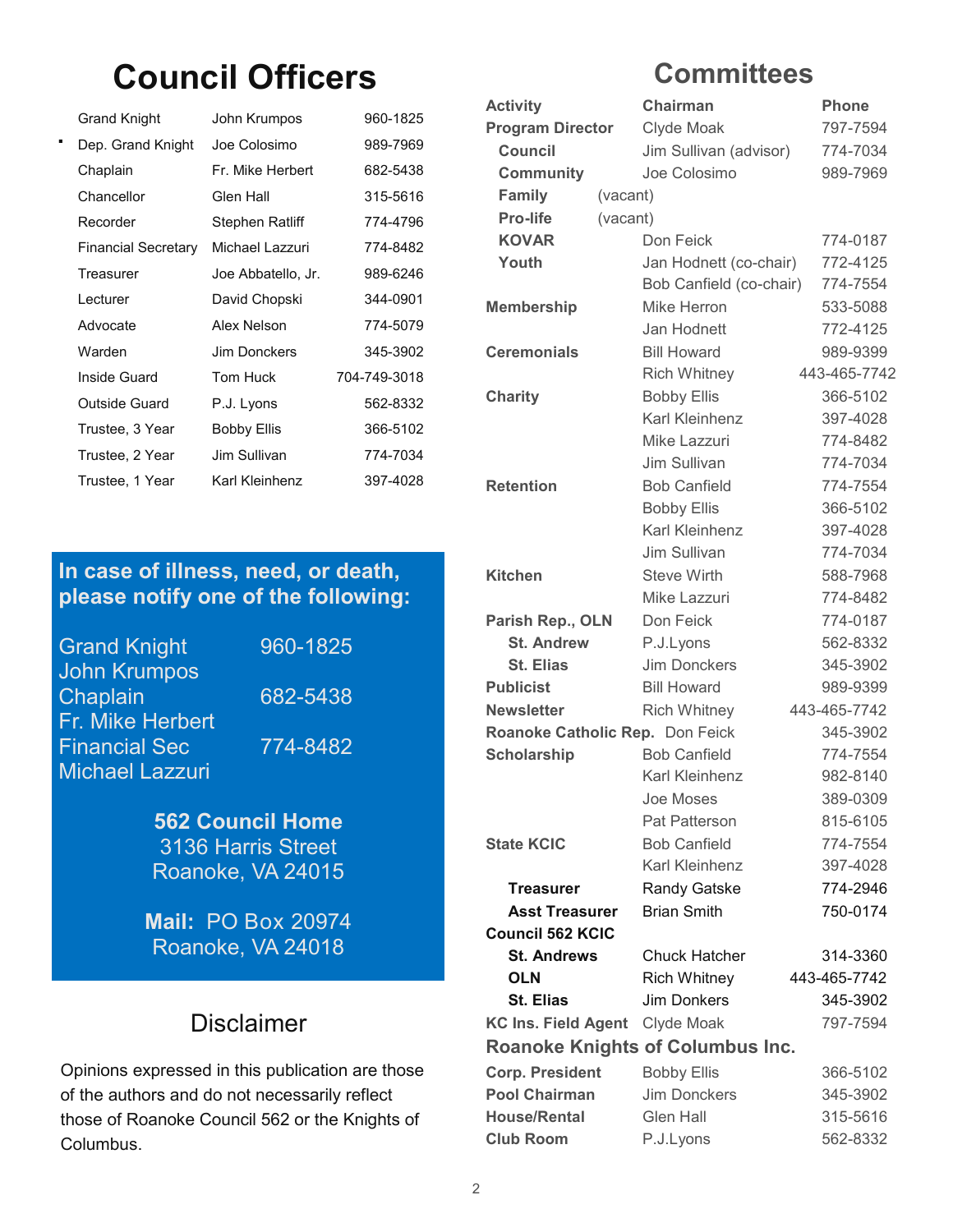## **Hunger Is Not a Game Food Collection**



The next food collection for our award-winning "Hunger Is Not a Game" program will be on Saturday, November 7. We will be collecting 8:00 a.m. - 4:00 p.m. at the Towers Kroger.



Volunteers are needed for the November 7 collection day! Volunteers are also needed November 11-12 to help count and sort the donated snacks. Contact Joe Colosimo at 989- 7969 to sign up for a time.

### **In This Issue**

| <b>Grand Knight's Report</b>             | Р1             |
|------------------------------------------|----------------|
| In Case of Emergency                     | P <sub>2</sub> |
| <b>Officers and Committees</b>           | P 2            |
| <b>Business Meeting Highlights</b>       | P 3            |
| In This Issue                            | P <sub>3</sub> |
| Hunger is Not a Game                     | P <sub>3</sub> |
| Degree Exemplifications                  | $P_3$          |
| Vote on Election Day                     | P <sub>3</sub> |
| Chaplain's Corner                        | P <sub>4</sub> |
| Insurance Agent's Report                 | P 4            |
| Program Chairman's Report                | P <sub>5</sub> |
| <b>Ladies Appreciation Dinner</b>        | P <sub>5</sub> |
| Golf Shirts and Name Tags to Order       | P 5            |
| <b>Committees for Future Activities</b>  | P 5            |
| Abuelo Benefit Night for KOVAR           | P 6            |
| <b>Pancake Breakfasts</b>                | P 6            |
| Keep Christ in Christmas                 | P 6            |
| <b>Memorial Mass</b>                     | P 6            |
| <b>Council Schedule of Future Events</b> | P 7            |

# **October Meeting Highlights**

- Grand Knight John Krumpos noted that several activities chairmen are still needed.
- Applications for two new members and one transfer member were approved.
- Transfer of \$1000 to the corporation was approved.
- A request was approved to spend \$495.62 for sweatshirts for homeless children from funds collected from previous food drives.
- A request was approved from Jan Hodnett tor \$100 to sponsor his family in the Crop Walk.
- An opening on the Canfield Scholarship committee will be voted on at the November meeting.
- Positions are open on the corporation board of directors. Nominations will be taken at a special corporation meeting to be held after the November Council 562 business meeting.
- Congratulations to Pete Ragone on his 93rd birthday!
- Pray for those sick or in distress:
	- Mike Lazzuri George Palmerio

## **Election Day**

It is every Knight's obligation and patriotic duty to vote on election day. So, get out there and vote!!! Then go to Abuelo's Mexican Restaurant for a great meal to benefit KOVAR!





- **November 9 (Monday) First Degree (Roanoke) 7:30 PM**
- **December 12 (Saturday) Second/Third Degree (Martinsville) Times TBA**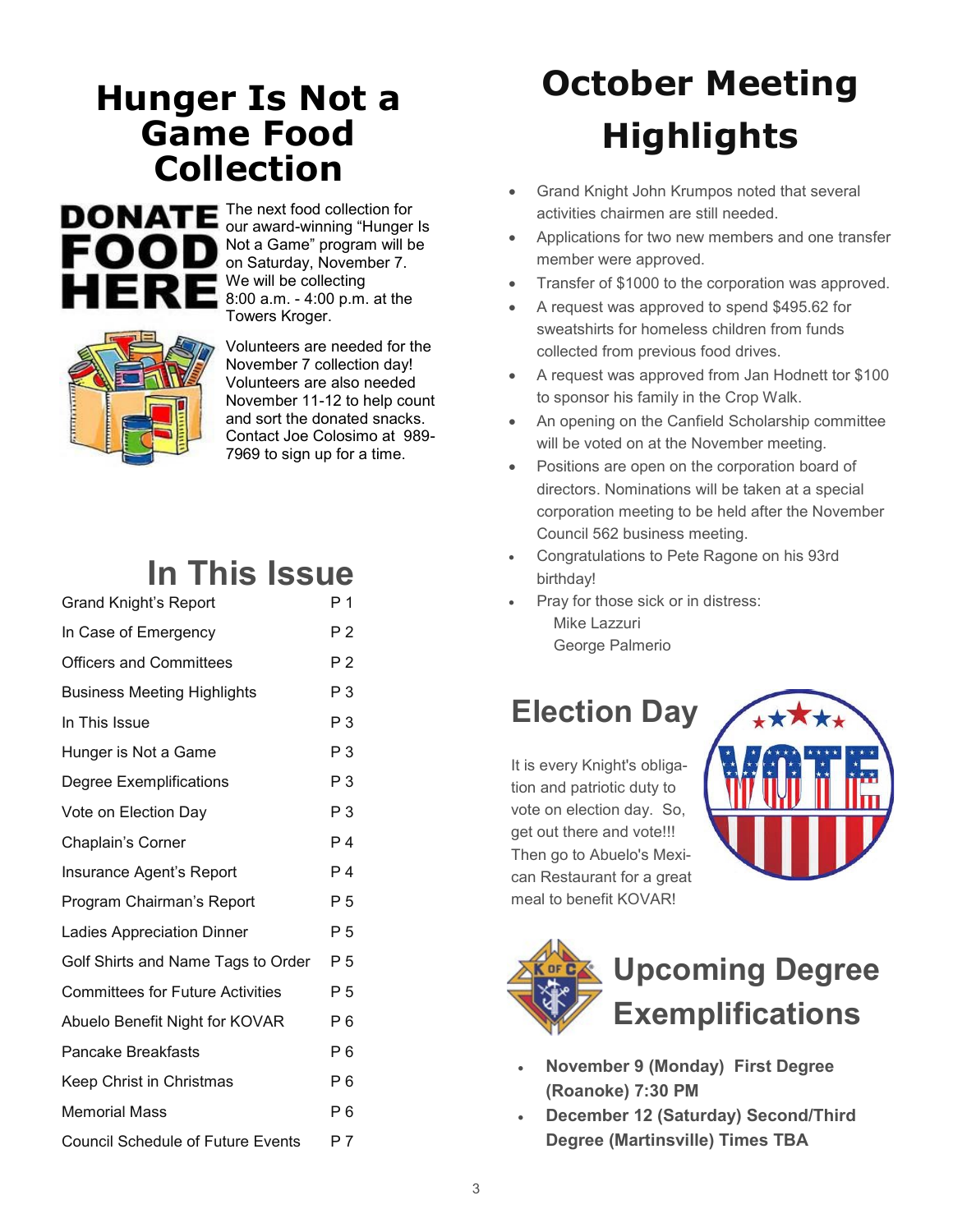## **Chaplain's Corner**

Forty-odd years ago, Richard Nixon often claimed to represent those who constituted the "silent majority" of voters. Mr. Nixon was speaking of a majority of Americans who were generally satisfied with the way things were, or at least expressing their discontent in conventional and lawful ways. He was perhaps unaware that the phrase "silent



majority" traditionally referred to the dead (who however are said to comprise a major voting bloc in Chicago).

As November begins, we too acknowledge our silent majority on All Saints' Day and All Souls' Day. In doing so we celebrate the communion of all God's people in the body of Christ. The Church currently exists in three states: on earth, in heaven, and in purgatory. We who are in the first state use these days to intensify our union with the saints (heaven) and those who, having been saved, are being purified for heaven (purgatory). All of us join together in common prayer and yearning for the great day when, perfected by grace and risen from death, we are one people under God in the new heaven and the new earth.

Many of our Protestant friends are uneasy about all this. How, they ask, can we pray to the saints or for the dead? Our answer can be framed in dense theological language, but in essence it is very simple and requires no deep study: they are not dead. When we ask for help from those in heaven it is really no different than turning to friends and asking for prayers. When we pray for those in purgatory, in is really no different from asking God to bless our children.

The life that Jesus wrestled away from death on His Cross and in His Resurrection is already enjoyed, in part, by all of those baptized into Him. While we wait for His return, when that life becomes complete, we share what we do have even with those whom we can no longer see with our physical eyes. Their visible bodies have indeed died but God sustains

them until the day when body and soul with be reunited in glory. In the meantime, not only their lives but their fellowship with us continues. When, God willing, we too enter heaven, we will not be meeting strangers but greeting old friends.

Fr. Mike Herbert, Chaplain Knights of Columbus Council #562

### **Insurance Agent's Report**

*Long-Term Care Plans Offer Peace of Mind*  Since its addition to the Order's product portfolio in 2000, long-term care (LTC) insurance has provided the Knights of Columbus with an excellent opportunity to further serve members and their families. And, for our long-term care policy holders in the United States, there's an added bonus.

It's called "Provider Pathway," a program offering access to a network of long-term care providers at discounted rates. The network includes discounts on products, such as hearing aids, diabetic supplies, personal emergency response systems, and durable medical equipment, as well as skilled nursing facilities, assisted living, and adult day care.

Eligibility for participation in this program is open to Knights of Columbus long-term care insurance policyholders, their spouses, dependent children, parents and parents-in-law. All providers are fully credentialed and meet state licensing requirements.

If you haven't yet spoken with me about long-term care insurance, you owe it to yourself to do so. There are a few decisions to make in choosing a "plan" — a comprehensive plan that covers care whether you're at home or in a facility, or one that covers facility only; daily benefit amounts and benefit durations (how much and how long it will last); and the length of the elimination period (waiting period) before benefits kick-in. Having a professionally trained agent ― and a brother Knight you can trust ― to help guide you through the process is yet another valuable benefit that comes with your membership. Take advantage of it; contact me today.

#### **Clyde Moak**

**(540) 797-7594 clyde.moak@kofc.org Field Agent Knights of Columbus**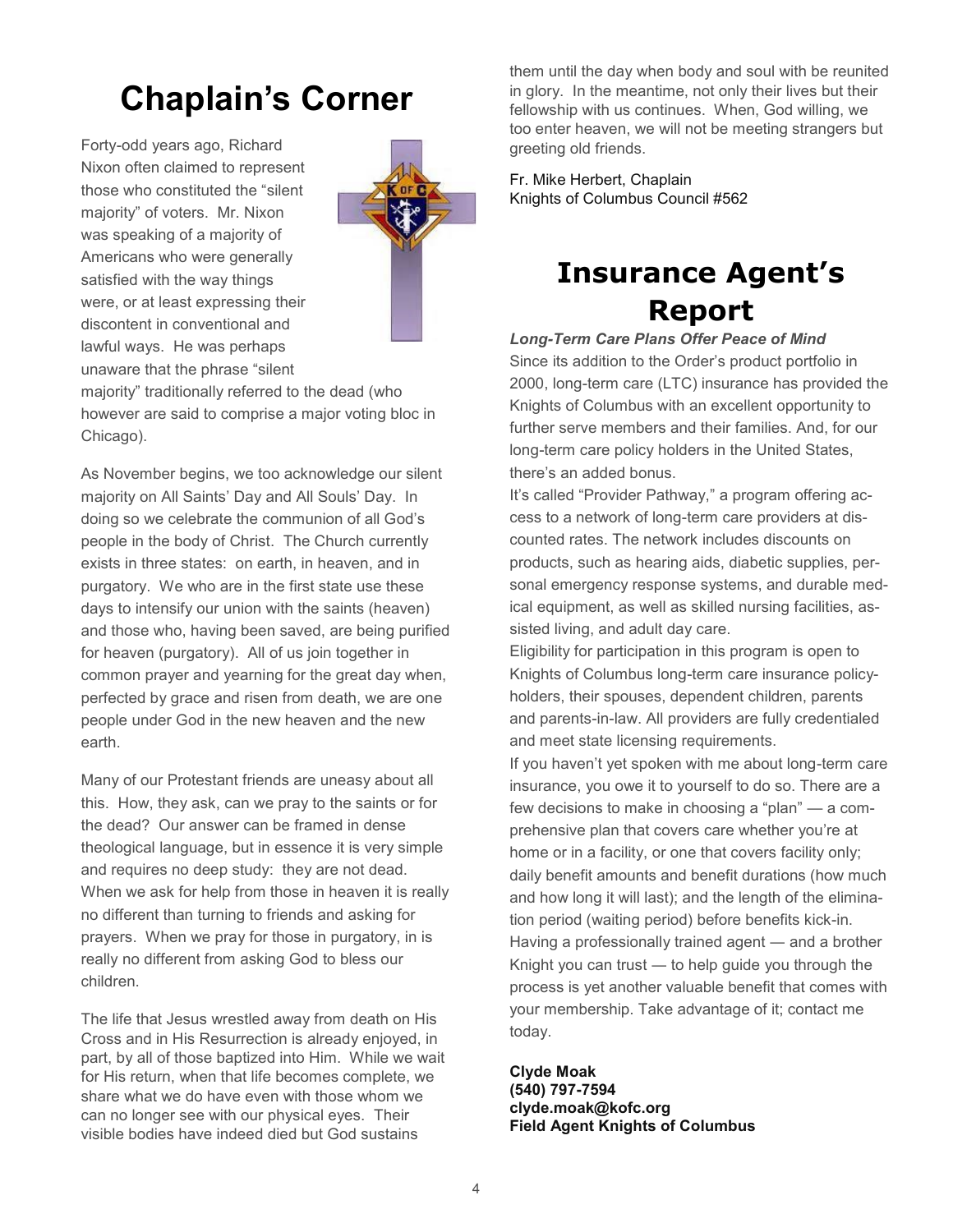# **Ladies Appreciation Dinner**



Your lady is an indispensable part of our Council. Without her, you might not be a Knight, our past functions would not have been as enjoyable, and our future Knights would not be. It is time that we recognize her contribution, so on Friday, Nov. 6th

we are hosting our Ladies Appreciation Dinner at our Council home. Agnes Alesky, Past President of KC Ladies of Virginia will be our guest speaker.

Menu includes hors d'oeuvres, pasta, chicken saltimbocca, veggies and desserts. Social hour begins at 6:30 PM and dinner will be served at 7:30 PM. Dress will be business casual.

There will be no cost for the ladies, though the men will be asked to contribute \$20 each. If you know of a widow of a Knight, please bring her too. Kindly call Bill DeBerry (540-309-5565) or Bill Howard (540-989-9399) and let them know that you are attending so that Tom Engl can prepare enough food.

# **Council Golf Shirts and Name Badges**

There is still time to order a Knights of Columbus shirt or a Knights of Columbus name badge at our next Council meeting on Monday, Nov. 2nd. Shirt prices vary by size from \$32-47; name badges are \$6.

If you have already placed your order, but have not paid for it, you must have your money in no later than the Nov. 2nd meeting or you order WILL NOT be placed.

You can also order by calling John Krumpos (540-960- 1825) or Brian Ripple (540-776-8285).

# **Program Director's Report**

**Hunger is Not a Game – Community Food Drive** 

Next food drive will be at the Towers Kroger on 11-7- 2015. Please come and help this mighty endeavor to help feed our intercity youth.

**40 Days for Life** Everyone – Thank you all for all who came out – multiple Knights and their families were involved and helped to make a difference. We saw a couple stop and leave after pulling in and talking with some of the other volunteers there. Thanks to all.

**Pancake Breakfast** Please come out and help serve and show off to the parish who their Knights are. There will a table set up for recruitment and for KCIC so please come wearing your shirts, pins and anything else showing your pride as a Knight. We will be serving **Nov 22nd at St Elias** after the morning mass. Thanks to all those knights who helped to make the pancake breakfasts at OLN and St. Andrews a great success.

**Nov 6th – Friday – Ladies Appreciation Dinner** – PSD Bill DeBerry and PSD Bill Howard are teaming up to help us show some appreciation to the women in our lives. Please come this night with your Ladies to help show them that Knights know how lucky we are. \$20 for the men, \$0 for the ladies

**Abuelo's KOVAR Charity Night – November 3rd, Tuesday** - Come and eat this night and 20% of your dinner cost (not including alcohol) will be donated to KOVAR. Come for good food and a good cause.

**Coming up—Free Throw Contest – March 5 (tentative)** If anyone is interested in helping on the day of the events please let me know by email at [clyde.moak@kofc.org.](mailto:clyde.moak@kofc.org) Thanks.

## **Commmittees Needed for Future Activities**

Volunteers needed for the formation of Committees planning several 2016 Knights of Columbus Corporation fund raising events: Oktoberfest, Oyster Roast, plus NCAA Football playoff parties on New Years Day and NCAA Championship January 11th. Contact Joe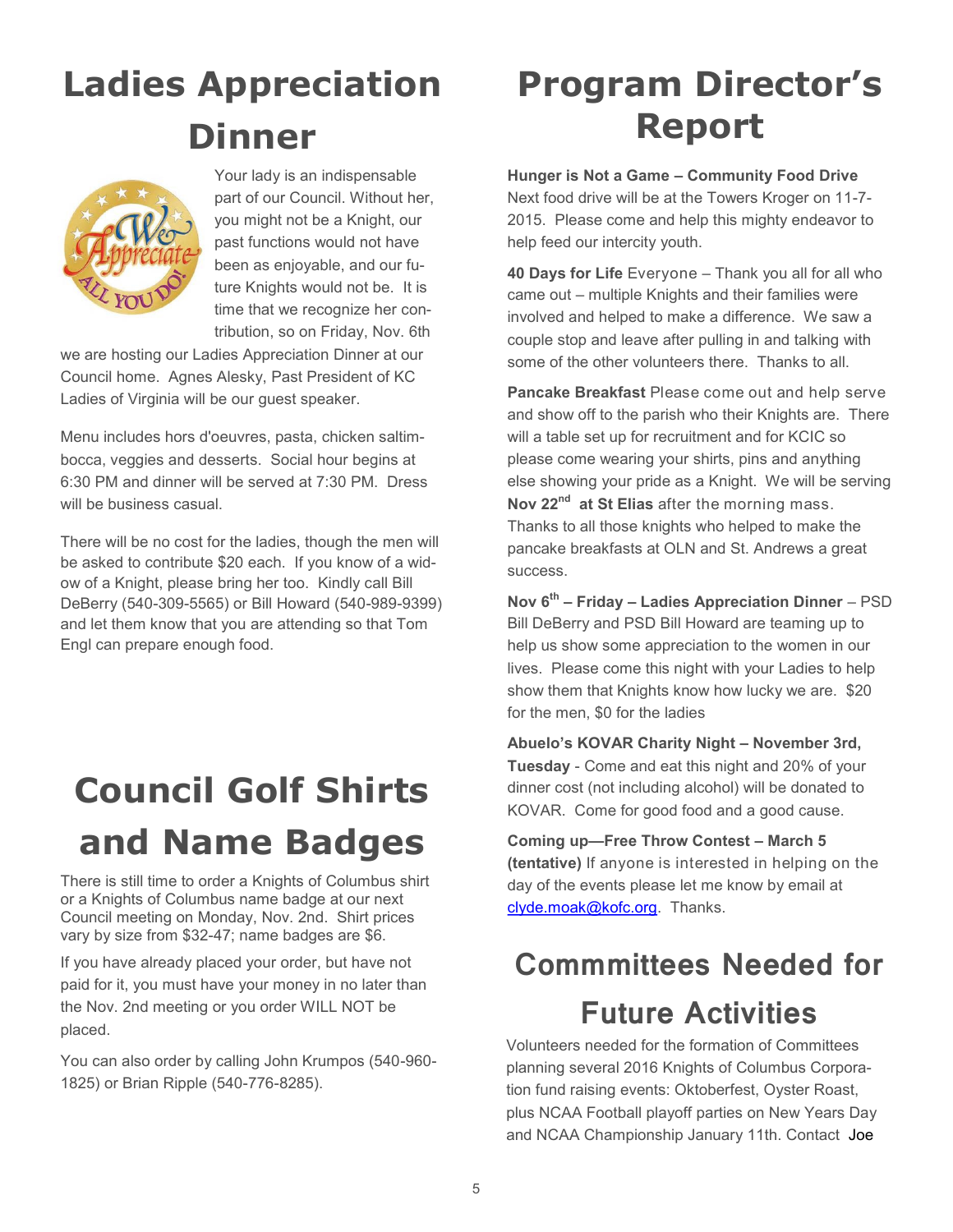# **Keep Christ in Christmas**

It's time once again to start working on Christmas cards. The Knights of Columbus will again be selling a variety of beautiful Christmas cards that reflect our joy in Christ's birth.

It seems that every year the observance of Christmas becomes more and more secularized, and the true meaning gets lost in the process. By supporting our work to "Keep Christ in Christmas", you will help ensure this meaning is not lost. The funds we raise will support charitable programs thru the Knights of Columbus and college scholarships.

Cards can be purchased in all the parishes after Mass through November and early December. Help is always needed after all the masses. Contact the coordinators at your parish to volunteer:

| St. Andrews | <b>Chuck Hatcher</b> | (540)-314-3360       |
|-------------|----------------------|----------------------|
| OLN         | Rich Whitney         | 443-465-7742         |
| St. Elias   | Jim Donkers          | $(540) - 345 - 3902$ |





# **Abuelo Benefit Night for KOVAR**

Tuesday, Nov. 2nd is Election Day. It is also our KO-VAR benefit night at Abuelo's Mexican Restaurant at Valley View Mall. Bring your family and your friends and eat between 5:00 PM and 8:00 PM and 20% of your food bill will be donated to KOVAR. You do have to tell your wait staff that you are part of the Knights of Columbus group for KOVAR to get the 20%.

How could charity be any easier or more satisfying than to sit down with family and friends and eat a fine meal?

### **Pancake Breakfasts**



Successful Pancake breakfasts were held at OLN on October 4 and at St Andrews on October 25. Proceeds are being donated to charities designated by the individual pastors.

The final pancake breakfast of the year is scheduled for Sunday, November 22 at St. Elias.

illustrations of.com #39059

Special thanks to all the volunteers that make these events successful. Volunteers are still needed for St. Elias; Please contact Pat Riedy 725-8206 for details or to volunteer.

### **Memorial Mass**

Our annual memorial mass will be held Monday, November 16 at 6:30 PM with a reception to follow. Join us in honoring our deceased Brother Knights, especially those who passed away during the past year.

George Kern1/24/15 Taft Martin 4/18/15